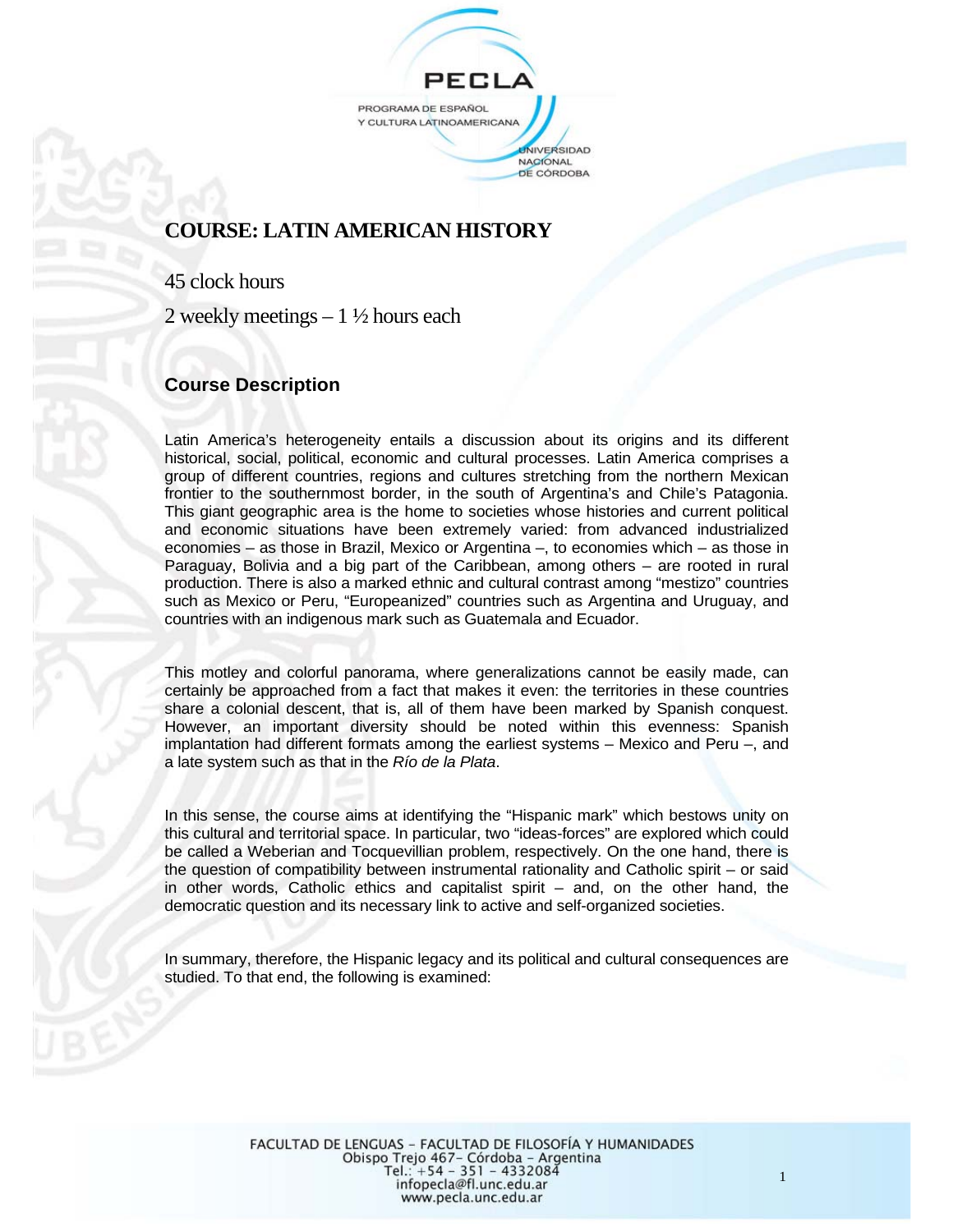PROGRAMA DE ESPAÑOL Y CULTURA LATINOAMERICANA UNIVERSIDAD NACIONAL

PECI

- First, the diverse formation of the colonial system which, in general terms, is related to the layout of pre-Columbian civilizations.
- Second, the conformation of a Latin America in two strokes: the conquest and the establishment of the colonial world.

DE CÓRDOBA

- $\triangleright$  Third, the Hispanic legacy sketches a double problem field: on the one hand, the question of Hispanic or Latin American "identity"; and, on the other hand, the question of modernity en this region.
- $\triangleright$  Fourth, how Latin American diversity is resolved in the different historical processes that brought democracy to the continent. Finally, the course is going to deal with the region's contemporary situation in a context of rapid civilizing change at a global level.

# **CONTENTS**

| Objective                                                               | Contents                                                                                                                                                  | <b>Reading material</b>                                                                                                                                                                                     |
|-------------------------------------------------------------------------|-----------------------------------------------------------------------------------------------------------------------------------------------------------|-------------------------------------------------------------------------------------------------------------------------------------------------------------------------------------------------------------|
| To recognize the complex<br>unity of the territory in<br>Latin American | The problem of<br>Hispanic America's<br>unity. The different<br>ways of looking at<br>the region: Hispanic<br>America,<br>Iberoamerica, Latin<br>America. | Romero, José Luis.<br>1970. "La cuestión de<br>la unidad y la<br>diversidad del área<br>latinoamericana", en<br>El pensamiento<br>político de la derecha<br>latinoamericana, Bs.<br>As., Paidós. Pp. 19-23. |

### **Unit 1.** Pre-colonial civilizations

| Objective                                                                                                                                              | Contents                                                                                                                                                                                                                     | Reading material                                                                                                                                                                                                                                                                       |
|--------------------------------------------------------------------------------------------------------------------------------------------------------|------------------------------------------------------------------------------------------------------------------------------------------------------------------------------------------------------------------------------|----------------------------------------------------------------------------------------------------------------------------------------------------------------------------------------------------------------------------------------------------------------------------------------|
| To present a panorama<br>of the demographic,<br>political and cultural<br>conformation of the<br>Hispanic American<br>territory before the<br>conquest | a) Pre-Columbian<br>societies: from archaic<br>cultures to postclassical<br>civilizations (Mayas,<br>Aztecs, Incas, among<br>others)<br>b) The southern<br>societies: pre-colonial<br>cultures in the Argentine<br>territory | Gudemos, Mónica.<br>Cuadernillo del curso<br>2005.<br>Lucena, Manuel. 2005.<br>Atlas Histórico de<br>Latinoamérica. Cap. 1,<br>pp. 14-33.<br>Lobato, M. y Suriano,<br>J. 2000. Atlas<br>Histórico. Bs. As.:<br>Sudamericana.<br>(Colección Nueva<br>Historia Argentina).<br>Pp. 29-39. |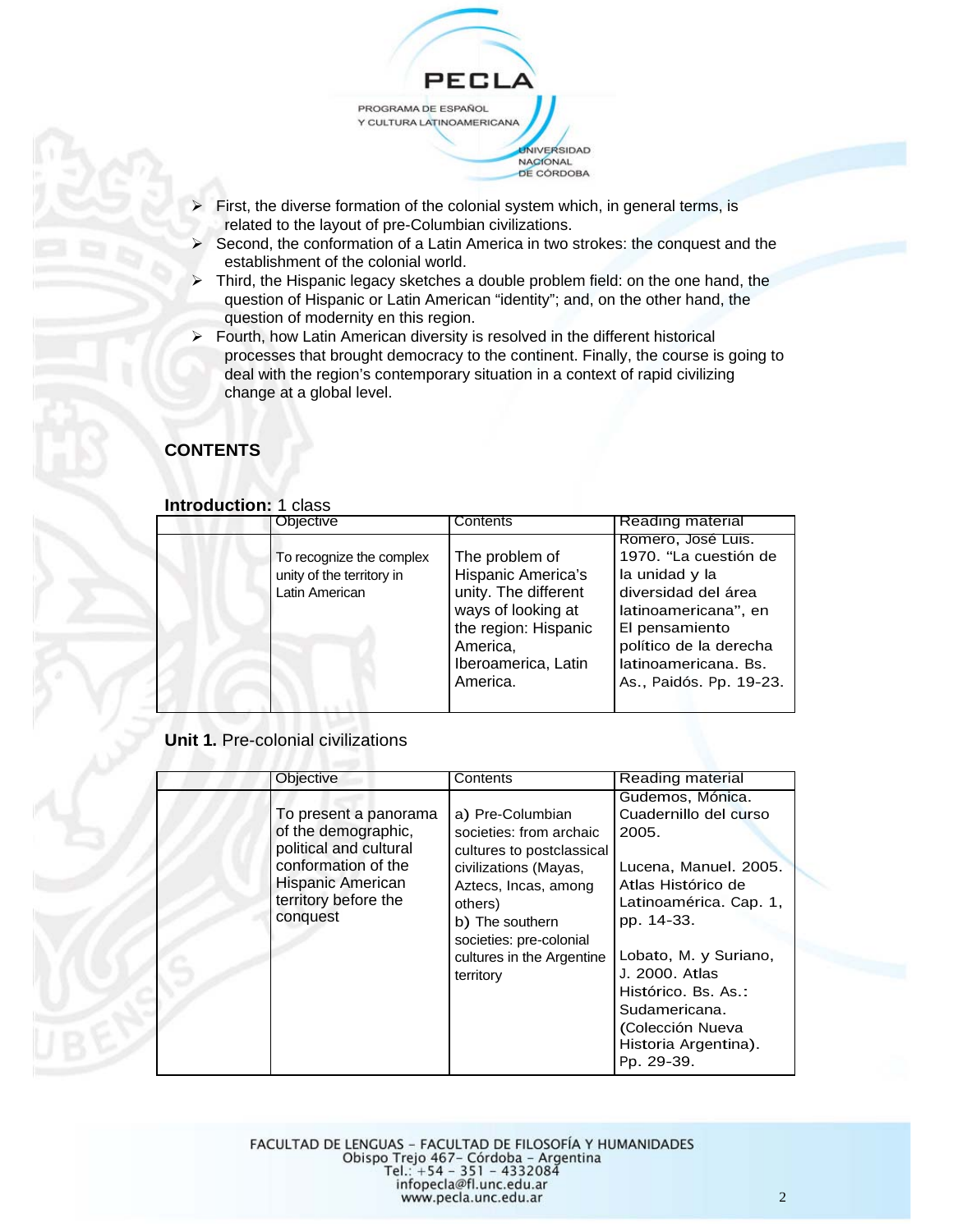PECL PROGRAMA DE ESPAÑOL Y CULTURA LATINOAMERICANA UNIVERSIDAD<br>NAGIONAL<br>DE CÓRDOBA

| Unit 2. The conquest. The formation of Hispanic America |  |  |
|---------------------------------------------------------|--|--|
|---------------------------------------------------------|--|--|

| Objective                                                                                                                                                                                                                                | Contents                                                                                                                                                                             | Reading<br>material                                                                                                                                                                                                                                            | Other activities                                                                                                                     |
|------------------------------------------------------------------------------------------------------------------------------------------------------------------------------------------------------------------------------------------|--------------------------------------------------------------------------------------------------------------------------------------------------------------------------------------|----------------------------------------------------------------------------------------------------------------------------------------------------------------------------------------------------------------------------------------------------------------|--------------------------------------------------------------------------------------------------------------------------------------|
| * To recognize the<br>different conquest and<br>colonization waves.<br>* To present a<br>panorama of the<br>demographic, political<br>and cultural<br>conformation of<br>Hispanic America's<br>territory during the<br>colonial splendor | The<br>a)<br>conquests:<br>Inca and Azted Histórico de<br>empires and the Latinoamérica.<br>Plata)<br>b) The<br>economy,<br>society, politics<br>and culture of<br>the viceroyalties | great Lucena, Manuel.<br>the 2005. Atlas<br>South (Río de la Caps. IV y V. Pp.<br>58-74; y 106-<br>134.<br>Lobato, M. y<br>Suriano, J.<br>2000. Atlas<br>Histórico, Bs.<br>As.:<br>Sudamericana.<br>(Colección<br>Nueva Historia<br>Argentina). Pp.<br>99-122. | Movie-<br>watching<br>and<br>analysis:<br>"La Misión", by<br>Joffe<br>Reading in class:<br>"El eclipse", by<br>Augusto<br>Monterroso |

**Unit 3.** Democracy in Latin America and its challenges

| Objective                                                                                                     | Contents                                                                                                                                                                                                                                                                                                                                       |                                                                                                                                                                                                                                                                      | Other<br>activities                                      |
|---------------------------------------------------------------------------------------------------------------|------------------------------------------------------------------------------------------------------------------------------------------------------------------------------------------------------------------------------------------------------------------------------------------------------------------------------------------------|----------------------------------------------------------------------------------------------------------------------------------------------------------------------------------------------------------------------------------------------------------------------|----------------------------------------------------------|
| To debate about Latin<br>American<br>modernization by<br>reflecting on the<br>processes to build the<br>state | The independence<br>crisis. The new<br>republics, 1800-<br>1870<br>1) The noble<br>question and its<br>saga: the idea of<br>"forced<br>modernization"<br>2) The state and<br>political culture in<br>the <i>noble</i><br>conception. An<br>outline of the<br>political and<br>cultural project to<br>build nations:<br>Mexico and<br>Argentina | Domingo Faustino<br>Sarmiento, Life in the<br>Argentine Republic in<br>the Days of the Tyrants,<br>eds. Mary Tyler<br>Peabody Mann and<br>Ilan Stavans (New York:<br>Penguin Classics,<br>1998), Chapters 1--7<br>(vii-xxxviii and<br>$9-122$ ).<br>Wiarda, H. 1997. | Movie-watching:<br>'Camila' by<br>María Luisa<br>Bemberg |

FACULTAD DE LENGUAS – FACULTAD DE FILOSOFÍA Y HUMANIDADES<br>Obispo Trejo 467– Córdoba – Argentina<br>Tel.: +54 – 351 – 4332084<br>infopecla@fl.unc.edu.ar<br>www.pecla.unc.edu.ar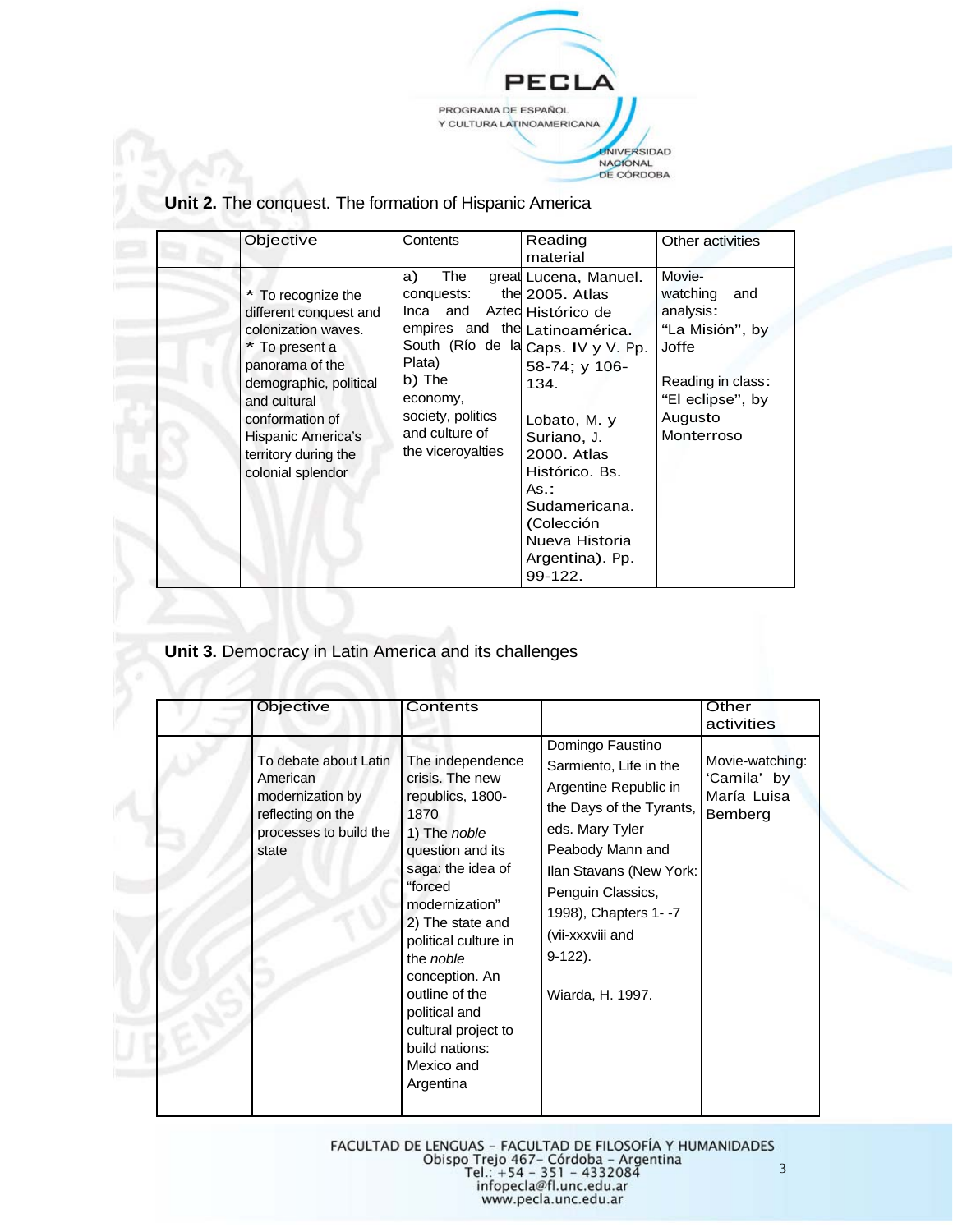

| PROGRAMA DE ESPAÑOL<br>Y CULTURA LATINOAMERICANA | <i>f</i> Determinantes<br>históricas del<br><b>UNIVERSTADO</b><br>NAC Patinoamericano",<br>DE CORDOBALING COMP.<br>El cambio del papel<br>del estado. México,<br>Siglo XXI. Pp. 45-<br>73. |  |
|--------------------------------------------------|--------------------------------------------------------------------------------------------------------------------------------------------------------------------------------------------|--|
|                                                  | Zapata, F. 1997.<br>Ideología y Política<br>en América Latina.<br>México: El Colegio<br>de México. Pp. 31-<br>58: 113-134.                                                                 |  |

| Objective                                                                           | Contents                                                                                                                                                                                                                                                                                                                                                                                                                                                                                      |                                                                                                                                                                                                                                                                                                                                                  | Motterial de lectura<br>activities                                                                                       |
|-------------------------------------------------------------------------------------|-----------------------------------------------------------------------------------------------------------------------------------------------------------------------------------------------------------------------------------------------------------------------------------------------------------------------------------------------------------------------------------------------------------------------------------------------------------------------------------------------|--------------------------------------------------------------------------------------------------------------------------------------------------------------------------------------------------------------------------------------------------------------------------------------------------------------------------------------------------|--------------------------------------------------------------------------------------------------------------------------|
| To debate about<br>democracy and its<br>historical complexities<br>in Latin America | Hispanic America and<br>the Tocquevillian idea<br>of democracy and<br>crises in Latin<br>America. Crisis and<br>transformation, 1930-<br>1960.<br>The impact of<br>international crises.<br>The process of import<br>substitution. The<br>origins of Peronismo.<br>The deepening of<br>import substitution and<br>the new middle<br>classes. Populism. The<br>limits of<br>transformations in<br>Latin America. Military<br>interventions in Latin<br>America and<br>resistance<br>movements. | Morse, Richard.<br>1982. El espejo de<br>México:<br>próspero.<br>Siglo XXI. Pp. 89-<br>220.<br>Fernando Enrique<br>Cardoso y Enzo<br>Faletto, Desarrollo<br>y Dependencia en<br>América Latina<br>Torre, Juan Carlos.<br>Sobre los orígenes<br>del peronismo en La<br>vieja guardia<br>sindical y Perón, pp.<br>217 a 255, Ed.<br>EDUntref, 2006 | Movie-<br>watching:<br>"Luna de<br>Avellaneda"<br>by<br>Campanella<br>Movie-<br>watching:<br>'Diarios de<br>motocicleta' |
|                                                                                     | Poverty, inequality,<br>exclusion.<br>Incompleteness of<br>democracy in Latin<br>America.                                                                                                                                                                                                                                                                                                                                                                                                     | Terri Karl, "The<br>Vicious Cycle of<br>Inequality in Latin<br>America" 20 pp                                                                                                                                                                                                                                                                    |                                                                                                                          |